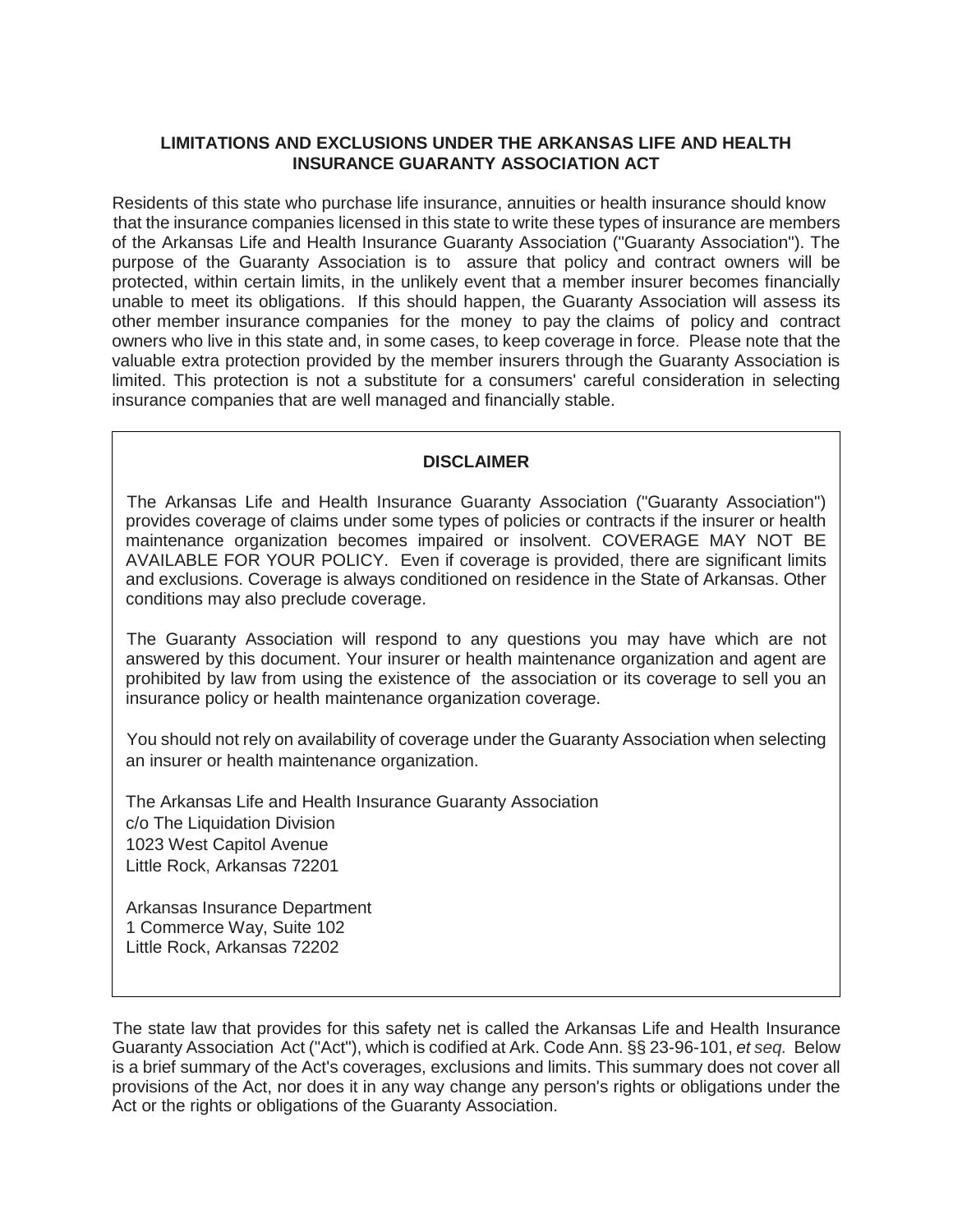# **COVERAGE**

Generally, individuals will be protected by the Guaranty Association if they live in this state and hold a life, annuity or health insurance contract or policy, or if they are insured under a group insurance contract issued by a member insurer. The beneficiaries, payees or assignees of policy or contract owners are protected as well, even if they live in another state.

### EXCLUSIONS FROM COVERAGE

However, persons owning such policies are NOT protected by the Guaranty Association if:

- They are eligible for protection under the laws of another state (this may occur when the insolvent insurer was incorporated in another state whose guaranty association protects insureds who live outside that state);
- The insurer was not authorized to do business in this state; or
- Their policy or contract was issued by a hospital or medical service organization, a fraternal benefit society, a mandatory state pooling plan, a mutual assessment company or similar plan in which the policy or contract owner is subject to future assessments, or by an insurance exchange.

The Guaranty Association also does NOT provide coverage for:

- Any policy or contract or portion thereof which is not guaranteed by the insurer or for which the owner has assumed the risk, such as non-guaranteed amounts held in a separate account under a variable life or variable annuity contract;
- Any policy of reinsurance (unless an assumption certificate was issued);
- Interest rate yields that exceed an average rate;
- Dividends, voting rights, and experience rating credits;
- Credits given in connection with the administration of a policy by a group contract holder;
- Employer plans to the extent they are self-funded (that is, not insured by an insurance company, even if an insurance company administers them);
- Unallocated annuity contracts (which give rights to group contract-holders, not individuals);
- Unallocated annuity contracts issued to or in connection with benefit plans protected under the Federal Pension Benefit Corporation ("FPBC"), regardless of whether the FPBC is yet liable;
- Portions of an unallocated annuity contract not owned by a benefit plan or a government lottery (unless the owner is a resident) or issued to a collective investment trust or similar pooled fund offered by a bank or other financial institution;
- Portions of a policy or contract to the extent assessments required by law for the Guaranty Association are preempted by state or federal law;
- Obligations that do not arise under the policy or contract, including claims based on marketing materials or side letters, riders, or other documents which do not meet filing requirements, claims for policy misrepresentations, and extra-contractual or penalty claims; or
- Contractual agreements establishing the member insurer's obligations to provide book value accounting guarantees for defined contribution benefit plan participants by reference to a portfolio of assets owned by a non-affiliate benefit plan or its trustee(s).